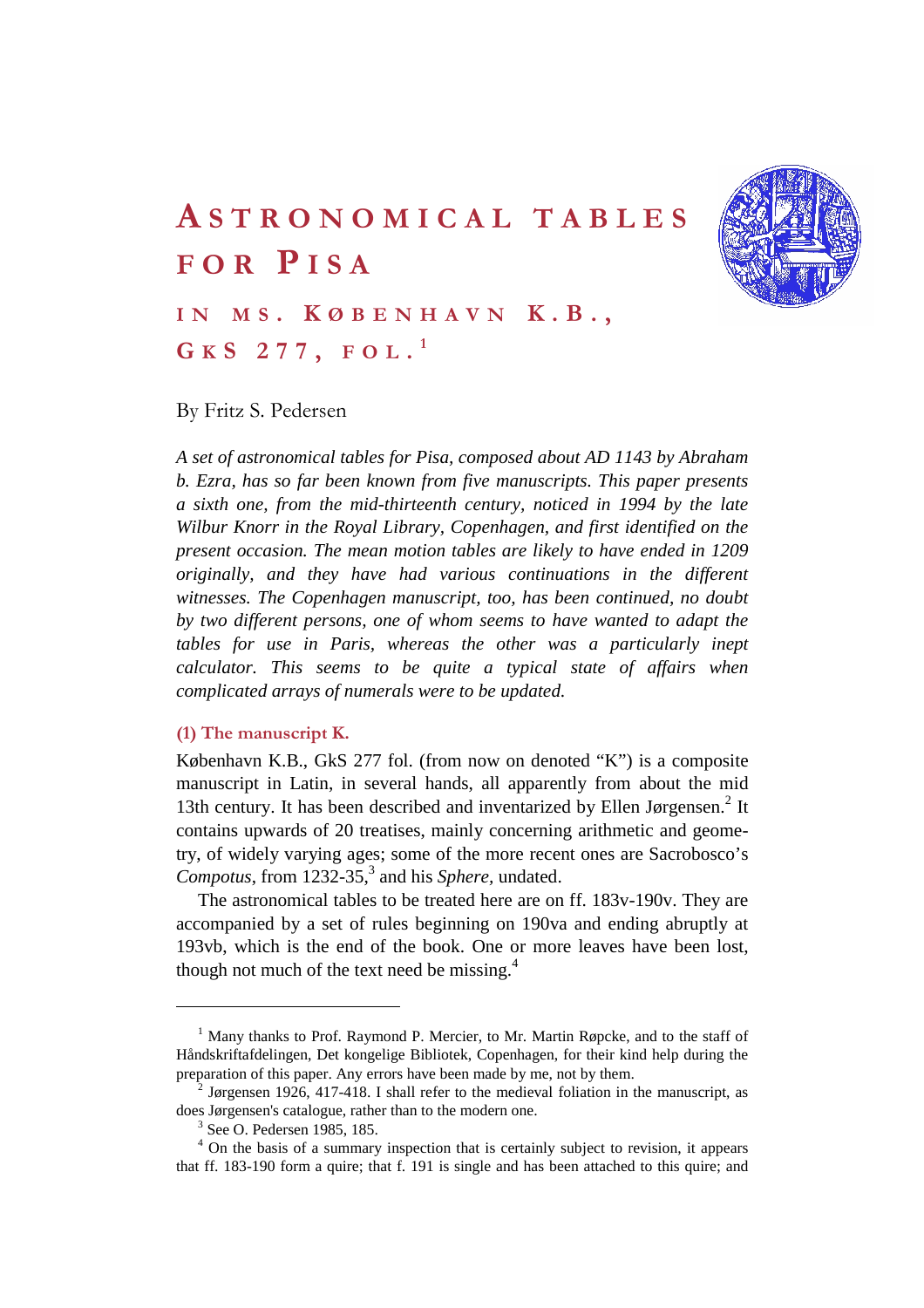This manuscript was brought to my attention as early as in August 1994, by the late Wilbur Knorr, who examined it during a visit in Copenhagen. For any number of reasons the case has stayed dormant until recently, but as it is quite a curious example of medieval philology, I am happy to offer this account as a greeting to Karsten Friis-Jensen, though the field is very different indeed from his.

**(2) Place and date of the tables and rules in ms. K.** 

The tables and rules are in one hand, which has also written a few glosses in other parts of the book. These include one note on 91v-92r mentioning "nunc scilicet anno domini M'o CC XL" and "hodie autem, scilicet M'o CC XL gratie anno", dating the hand to probably the  $1240s$ .<sup>5</sup> On 180r, a note in the same hand states that a table on the page is valid "in climate septimo", the geographical zone that includes northern France and Paris.

Some further indications of place and date can be had from the tables and rules. On 183v, on the first page of the tables, there are 14 rubricated verses beginning,

Accipe Pisani doctoris dogma decorum, Quod super hac arte dedit hortatu sociorum…6

In the rules we have the passages,

 $\overline{a}$ 

(191va-b) …longitudo Parisiensis est 33 graduum sicut Pisana longitudo, quod per eclipses probatum est, habent ergo eandem meridiem Parisius et Pisa…

(192va) (rubr.) De adequatione planetarum. (text.) Sciendum quod tabule iste sunt composite secundum clima Pisanum et translate secundum clima Parisiense, et habent in se motum octave inclusum … (192vb) A medio motu planete subtrahe augem eius, qui aux crescit omni anno 51 secundis. Anno autem domini M'o CC XLVIII fuit aux solis 2 signa 28 minuta 20 secunda<sup>7</sup>...

This, together with the dating 1254 in the apogee table to be mentioned in (3,c) below, indicates that the present copy of the tables and rules is from about 1250 and is meant to be valid for Paris. The tables are stated to have been for Pisa originally. The question is, then, whether they have parallels in

that ff. 192-193 form a bifolium of their own. No text is missing or displaced on this stretch. Thus perhaps just one leaf, originally belonging with f. 191, is missing.

 $5$  This note was seen, and the dating exploited, by O. Pedersen 1985, 183 with note 52.

 $6$  The remaining 12 verses have no factual content. They do cull flowers from Ovid ( $Ex$ ) *Ponto* 1,1,1, "Naso Tomitanae…") and Boëthius (*Cons. Phil.* 3, metrum 9, "O qui perpetua...").

 $\sqrt{7}$  Should be 2 signs (=60°) + 28°20', cf. (3,c) below.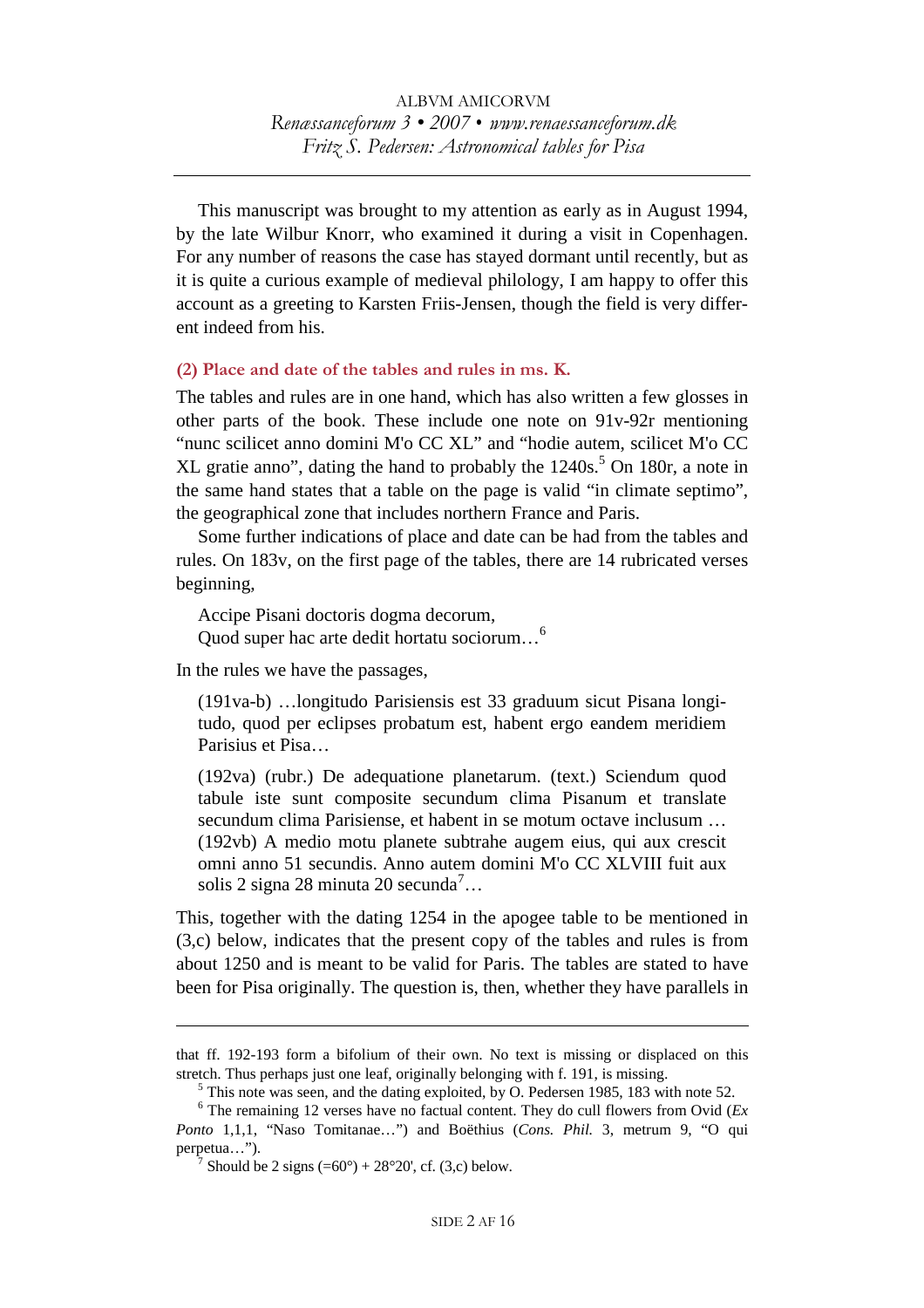other copies of tables for Pisa. This turns out to be the case, as will be seen shortly. But before that, a brief description of the tables and rules of K is in order.

# **(3) Structure of the tables and rules in ms. K.**

The tables are those necessary for computing the positions of the Sun, the Moon, the lunar node and the five planets on the ecliptic at any given time according to the Julian calendar. In each of these eight cases (except the node) there are two kinds of tables, namely,

**(a)** *mean motion tables* (see the samples in (5-6) below). These are tables starting at a specified time (the "radix") with a specified value (the "radix value"), which indicates the mean position on the ecliptic (in the case of the "mean motus" tables) or on the epicycle (in the case of the "argument" tables), and they increase linearly with time from this value, according to the mean velocity of the object in question. Roughly, the mean velocity is the angular velocity the object would have if it moved evenly on the ecliptic (or the epicycle). For each object, the mean motus table is in six parts, namely, for "collected years" (years taken 20 at a time, starting from the radix), for "expanded years" (years taken one at a time, from 1 to 20), and for months, days, hours, and minutes of an hour. To get the mean position at any given time, consider this time as a sum of collected years, single years, months, etc., according to the parts of the mean motion table; then enter each part with the appropriate component, and finally add together all the tabular values obtained.

In the collected-year tables of K, the radix is "AD 1169" elapsed, and the year begins in March. In effect, then, "AD 1169" ends in February of the year that would be 1170 in the modern calendar, two years before the first February that contains a leap-day. Accordingly, in the expanded-year table, year 1 is considered a normal year of 365 days, whereas year 2 and every fourth year following this are considered leap years of 366 days.

There are two mean motion tables for the Moon, so in total there are nine mean motion tables.

**(b)** *Equation tables.* These are meant for correcting the mean positions, obtained from the mean motion tables, according to the eccentricity of the deferent and to the object's position on the epicycle. In this way, the true position on the ecliptic is obtained.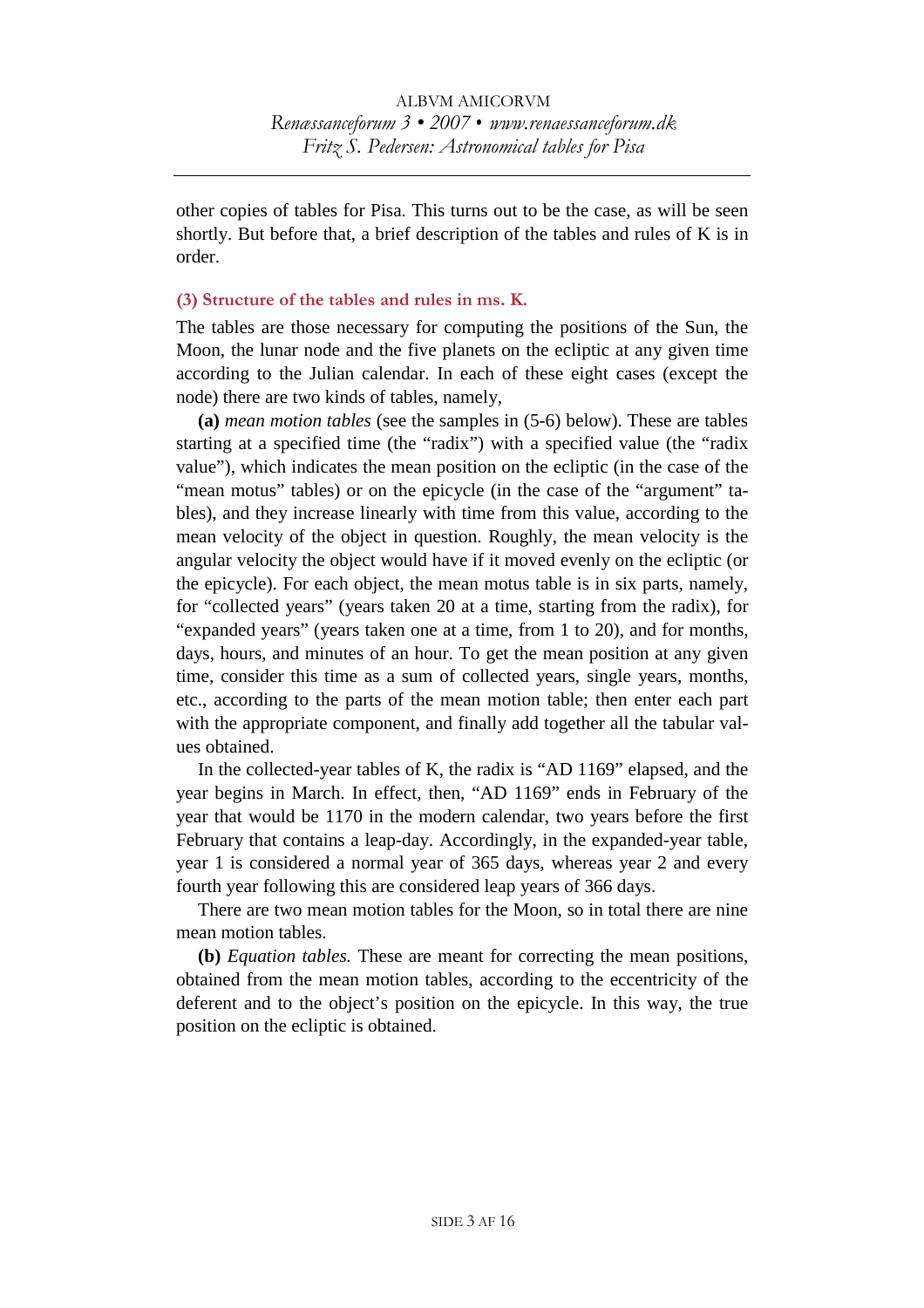The equation tables in ms. K are quite like those which appear in the Toledan Tables, and similar to the source of the latter, namely, those of Battani.<sup>8</sup> Only in the case of the Sun do they show special values.<sup>9</sup>

There is no equation table for the lunar node, since this is supposed to revolve uniformly. This makes for a total of seven equation tables.

**(c)** One will also need a set of values for the places of the planetary *apogees* ("auges"). There is a table of such values on f. 183rb, dated AD 1254, in the same hand as the main set of tables. The value for the solar apogee is  $2$  signs  $+ 28^{\circ}24'$ .

The rules in K, insofar as they have been preserved (see (1) above), consist of three parts plus some lesser chapters, as follows:

**(d)** 190va-191rb: On reckoning with sexagesimal fractions ("minutie philosophice"). This seems to be a paraphrase of a text known in a few copies from elsewhere. $10$ 

**(e)** 191rb-192va: On making tables. This section deals with quite a lot of different tables apart from those mentioned. The instructions seem rather inept and may serve for recognizing the tables, but hardly for emending them, not to speak of constructing them afresh. $^{11}$ 

**(f)** 192va-193va: On finding the planets' positions. This section is the one relevant for the tables in our manuscript. The rules are phrased much like the common canons for the Toledan tables, but are not the same as these. $12$ 

<sup>8</sup> Toledan Tables: Toomer 1968, 56 ff.; F.S. Pedersen 2002, 1245 ff. Battani: Nallino 1899+, Vol. II, 78ff., 108ff. As in the Toledan Tables, the sub-tables for stations of the five planets are incorporated in the equation tables, whereas they constitute a separate table in Battani.

 $9$  (183v-184r:) maximum equation ("directio") of Sun, 1;59,8° at 3s0°-3° (against 1;59,10° at 3s(1°-)2° in the other sources); maximum declination of Sun, 23;33,8° at 3s0°-1° (against different values in the other sources). In the table of lunar latitude (185r), the maximum latitude appears to be 4;59,57 $^{\circ}$  for 3s0 $^{\circ}$ , instead of the usual 5;0,0 $^{\circ}$ ; this error, along with an attempt to adapt the values on the interval  $2s26^{\circ}-29^{\circ}$ , is shared with mss. Vv V $v2$ , for which see (4) below. The rest of the table, however, has the Toledan values.

 $^{10}$  (rubr.:) Qualiter algorismo sit utendum in negotio tabularum istarum. (inc.:) Quoniam opus tabularum istarum (et) philosophicarum minutiarum sine algorismo elabor<ar>i non potest. Similar incipits are in Thorndike & Kibre 1963, 1292, and in the Jordanus database <jordanus.ign.uni-muenchen.de>, reported from: Laon BV 425, 13th c., 2rb-2vb; Lüneburg Ratsbücherei Misc. D 2° 11, 14th c., 68vb ff.; Paris BN 7197, 15th c., 30r-31r. I have compared the text in K with Laon 425, and have found that they have significant passages in common, but that one or both are paraphrased to some extent.<br><sup>11</sup> (rubr.:) Doctrina qualiter componende sint tabule. (inc.:) De compositionibus

tabularum dicturi primo compositiones medii motus solis dicemus. 12 (rubr.:) De adequatione planetarum. (inc.:) Sciendum quod tabule iste sunt composite

secundum clima Pisanum. More text, see (2) above. The incipits of items (e) and (f) are not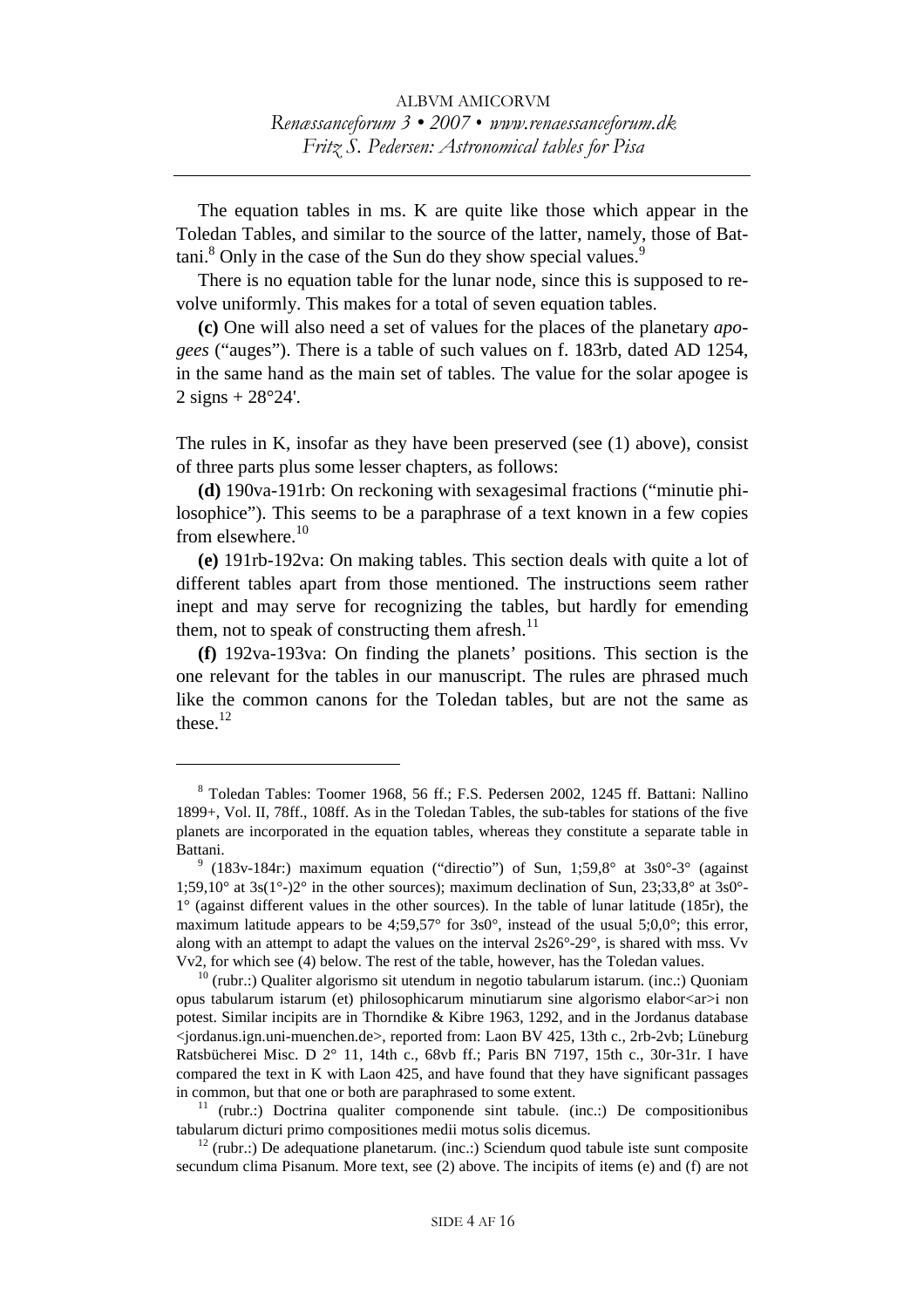**(g)** 193va-b: Lesser rules for stations and retrogradations, for conjunctions and oppositions of the Sun and Moon, and for eclipses. The text ends abruptly.

Since the equation tables are mainly the same as the common ones, and the rules are rather nondescript and difficult to identify, one may choose to pay special attention to the mean motion tables, and this will be done in the following. Such tables are in any case those characteristic of a table collection, being adapted to the longitude of the place in question.

## **(4) The Pisa mean motion tables in other manuscripts.**

Mean motion tables with values comparable to those in ms. K are known from five other manuscripts, namely,

- Mf Madrid B.N., 10009, 1r, 13th c. (only Saturn, mean motus, down to hours)
- Oxford Bodl.L., Selden sup. 90, 30-34
- Py Paris B.N., lat. 16207, 19r-36r, 13th c.

 $\overline{a}$ 

- Pz Paris B.N., lat. 16208, 4r-v, 12th-13th c.<sup>13</sup>
- Vv Vatican City, B.A.V., Vat. lat. 3119, 1v-9v, 19r-42r, 12th-13th c.; (Vv2:) 10r-18v, 13th c. (extra copy of lunar mean motus, lunar argument and solar and lunar equations)

None of these manuscripts show indications of the origin of the tables. However, some of their characteristic features (notably, the entrances in the collected-year tables and the placement of the leap years) are referenced in three texts found elsewhere.<sup>14</sup> These texts make it plain that the tables are those for Pisa composed, perhaps in 1143, by the Jewish traveller and polymath Abraham b. Ezra, who was active in the region during the years 1141-

found in the usual catalogues, and the texts seem to show no specific resemblance to the three Abraham b. Ezra texts cited in section (4) below. Texts of the canons for the Toledan tables: F.S.Pedersen 2002, Parts 1-2.<br><sup>13</sup> This and the three preceding are cited by Mercier 2004, 28-29. Cambr. U.L., Add.

<sup>6866, 150</sup>v contains a solar apogee table that is probably irrelevant in the present connection; Prof. Mercier kindly did me the favour of clearing this up. Berlin lat. fol. 307, ff. 27-28, 30-32, quoted by Birkenmajer 1919, 151, may contain relevant matter, but I have

not seen it; some details on it are given by Millás 1947, 59-60.<br><sup>14</sup> The texts, as examined by Mercier 2004, 13-17, 28-29, are: (1) Abraham b. Ezra, "Cognitum est corpus solare", printed by Millás 1947; (2) anonymous (probably a Christian), "Ptolomeus et multi sapientum", Cambr. Fitzw. Mus., McClean 165, 67r-76v, sub-incipit "Tabulas compositurus hoc ordine procedes" on 68v; (3) Abraham, "Volens in tabulis operari", London B.L., Arundel 377, 56va-63ra, for which cf. also Millás 1947, 60- 65.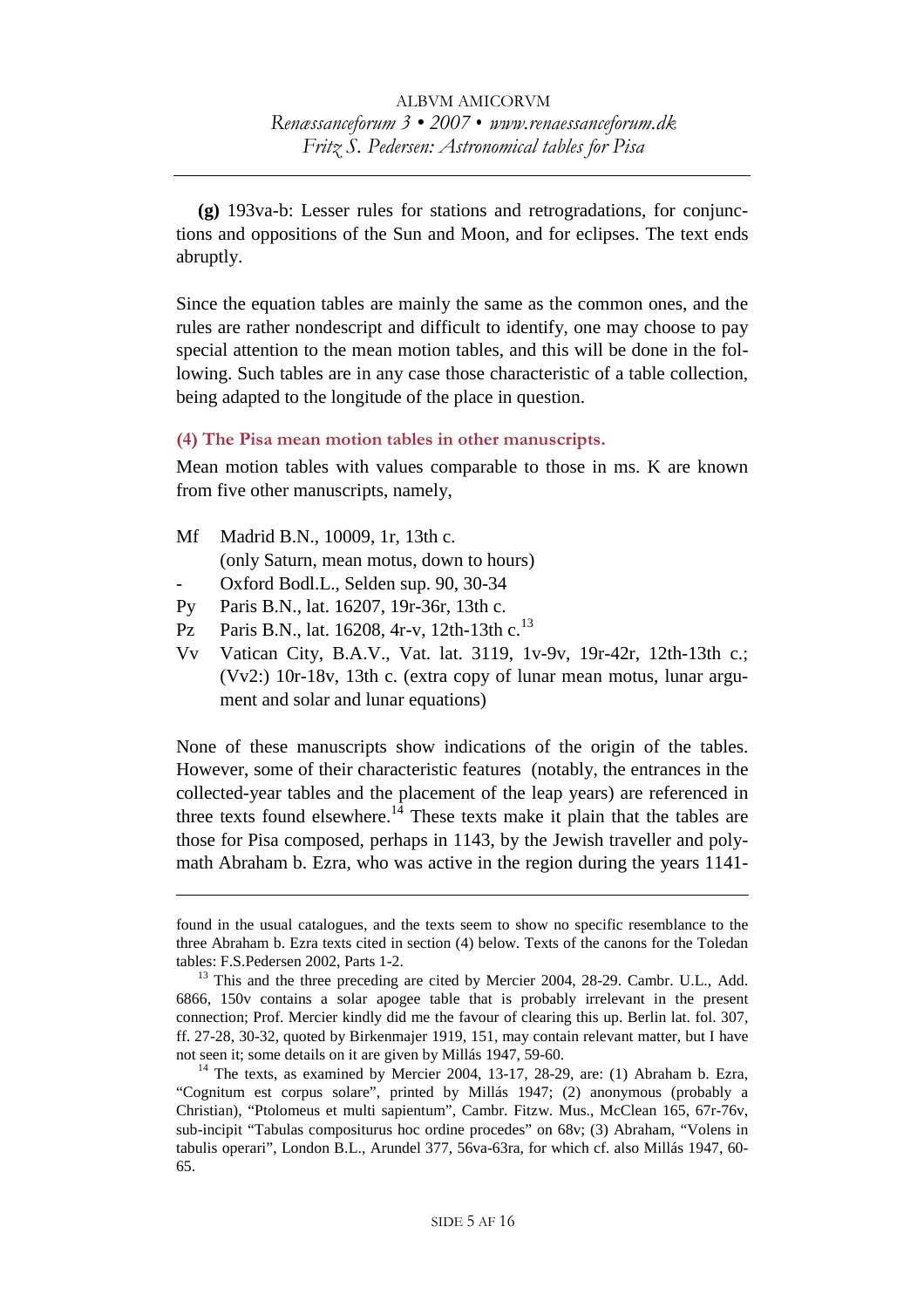45.15 For details see Mercier 2004. The texts state that the longitude of Pisa is 33° from the West (as does ms. K, see (2) above), and that the mean solar velocity is from al-Sûfî (d. AD 986). Mercier (2004, 10-12) makes the case that our tables are indeed based on those of al-Sûfî, and that the latter were originally calculated for Baghdad, with the epoch of Hijra year 370 elapsed, or about AD 981.

I have seen films of the manuscripts Mf Py Pz Vv Vv2. Their collectedyear tables cover various ranges, but those of Py Pz start in "1169" as do those of K. The ranges are: 1209-1229 Mf; 1169-1309 Py; 1169-1289 Pz; 1029-1209 Vv, with continuations for 1229-1289 or -1309 (in one case, - 1269) by a later hand. The two mean motion tables in Vv2 show the ranges 1009- or 1029-1209, with continuations for 1229-1309 or -1289 in a later hand.

Other tables: Vv (Vv2) Py contain planetary equation tables. These are normal ones, of the same kind as in K, but Vv Vv2 show the same peculiar tables for the Sun.<sup>16</sup> Thus perhaps the solar equation table has the same origin as the Pisa mean motion tables.

Pz has an extra mean motion table for the apogee of the Sun "ad meridiem Londoniarum", for 1169-1289, with radix said to be 1149 (no tabular value given; that for 1249 is 2 signs  $+ 27^{\circ}33'18"$ .). The velocity is 54"-55" per year, thus the common precession rate of 1° per 66 years. No doubt this belongs to the London tables, which are related to the Pisan ones.

## **(5) Samples of the mean motion tables in the common tradition.**

The following is not an edition, but a sample of the mean motion tables in a form convenient for comparison with K. Thus, for the collected-year tables, I record the entries labelled "1169"-"1249", corresponding to those which occur in K; samples of the subtables for expanded years and of days are also shown, but only enough to enable the reader to follow the checks for internal consistency carried out in the sections entitled "Validation". I mostly try to show the readings that are closest to the source for K; to do this, I have had to be quite eclectic.

The values that appear in the tables are expressed in signs (each of 30 degrees), degrees, minutes and seconds, for instance:  $\langle 9 \ 1 \ 57 \ 39 \rangle$ . According to circumstances, this will be quoted as 9s1°57'39", or 271°57'39", or 271;57,39°.

<sup>&</sup>lt;sup>15</sup> There is some doubt as to whether the tables are Abraham's own or a revision of them, cf. Millás 1947, 65 and Mercier 2004, 3-4. This does not affect the present argument.<br><sup>16</sup> The maximum solar declination of 23;33,8° for 3s0°-1° is shown by Vv2, whereas Py

Vv lack this table. The maximum solar equation of  $1:59.8^{\circ}$  for  $3s0^{\circ}$ -3° is shown by Vv Vv2; Py has the Toledan values, with max.  $1:59,10^{\circ}$  for  $3s1^{\circ}$ -3°.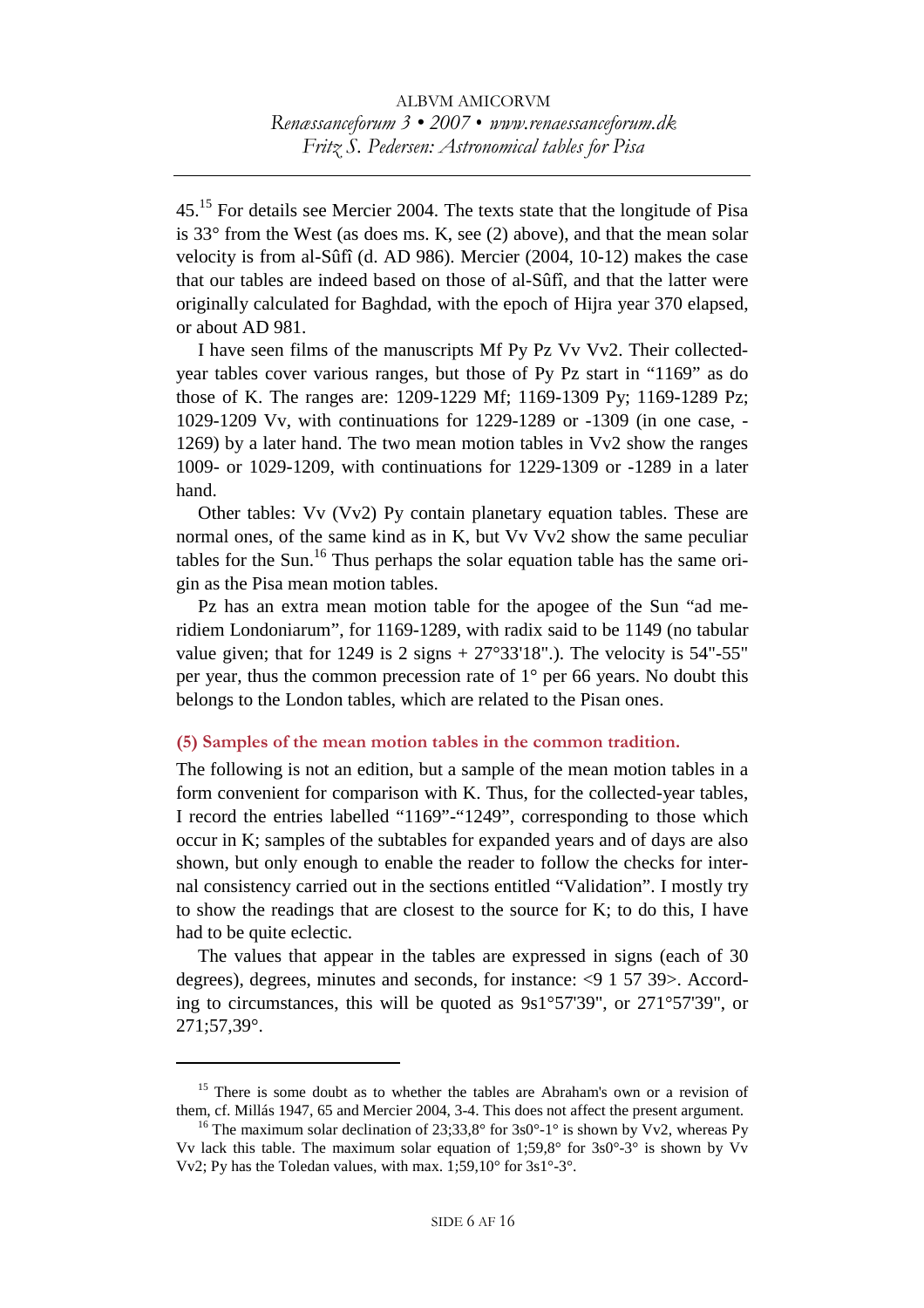In the expanded-year table, years 2,6,…,18 are taken to be leap-years, so that they increment the tabular values by the motion in 366 days; the rest of the years are normal years, incrementing the values by the motion in 365 days. The value for 365 days is that shown for year 1 in the expanded-year table, and that for 366 days can be had by adding the 1-day value also shown. Unless otherwise noted, the table-maker has ignored any sexagesimals beyond seconds. This, to be sure, affects the precision of the tables and of the parameters that can be extracted from them.

In the collected-year table the increment is constant. Normally it is equal to the 20-year value from the expanded-year table; if not, one may suppose that it has been calculated independently, or that the expanded-year table is imprecise or corrupt.

**(5.1) Sun, mean motus.** 

 $Py1 = Py,19r. Py2 = Py,20v. Py = Py1 & Py2.$ 

Collected years, sample with the range of K:

 $S^{\circ}$  ' " 1169 11 15 33 20 1189 11 15 42 20 1209 11 15 51 20 1229 11 16 0 20 15° Py 1 1249 11 16 9 20

Expanded years, sample for years 1-3 and 19-20:

|              |                |          | $S^{\circ}$ o i ii  |   |          |
|--------------|----------------|----------|---------------------|---|----------|
| $\mathbf{1}$ |                |          | 11 29 45 40         |   |          |
| 2            | 0              |          | 0, 30, 28           |   |          |
| 3            | 0              |          | 0168                |   |          |
| 19           | $\overline{0}$ |          | 0, 23, 20           |   |          |
| 20           | 0              | $\Omega$ | 90                  |   |          |
|              |                |          |                     |   |          |
|              | S              |          | $0 \quad 1 \quad 1$ |   |          |
| 1 day        | $\overline{0}$ |          | 0,59                | 8 | def. Py1 |
|              |                |          |                     |   |          |

Validation: These tables are regular. The increments in the expanded-year table  $(359;45,40^{\circ}$  for 365 days, 0;44,48 $^{\circ}$  for 366 days) are applied consistently, and yield the 20-year value shown. This is also consistently used in the collected-year table.

The 1-year value of  $359;45,40^{\circ}$  implies a year of 365 days  $*$  360 /  $359:45.40 = 365:14.32...$  days =  $365.2424$  days, which is a tropical year of just about  $365 + 1/4 - 1/131$  days. This illustrates the statement, under (1) above, that the "motus octave" is included in the velocities.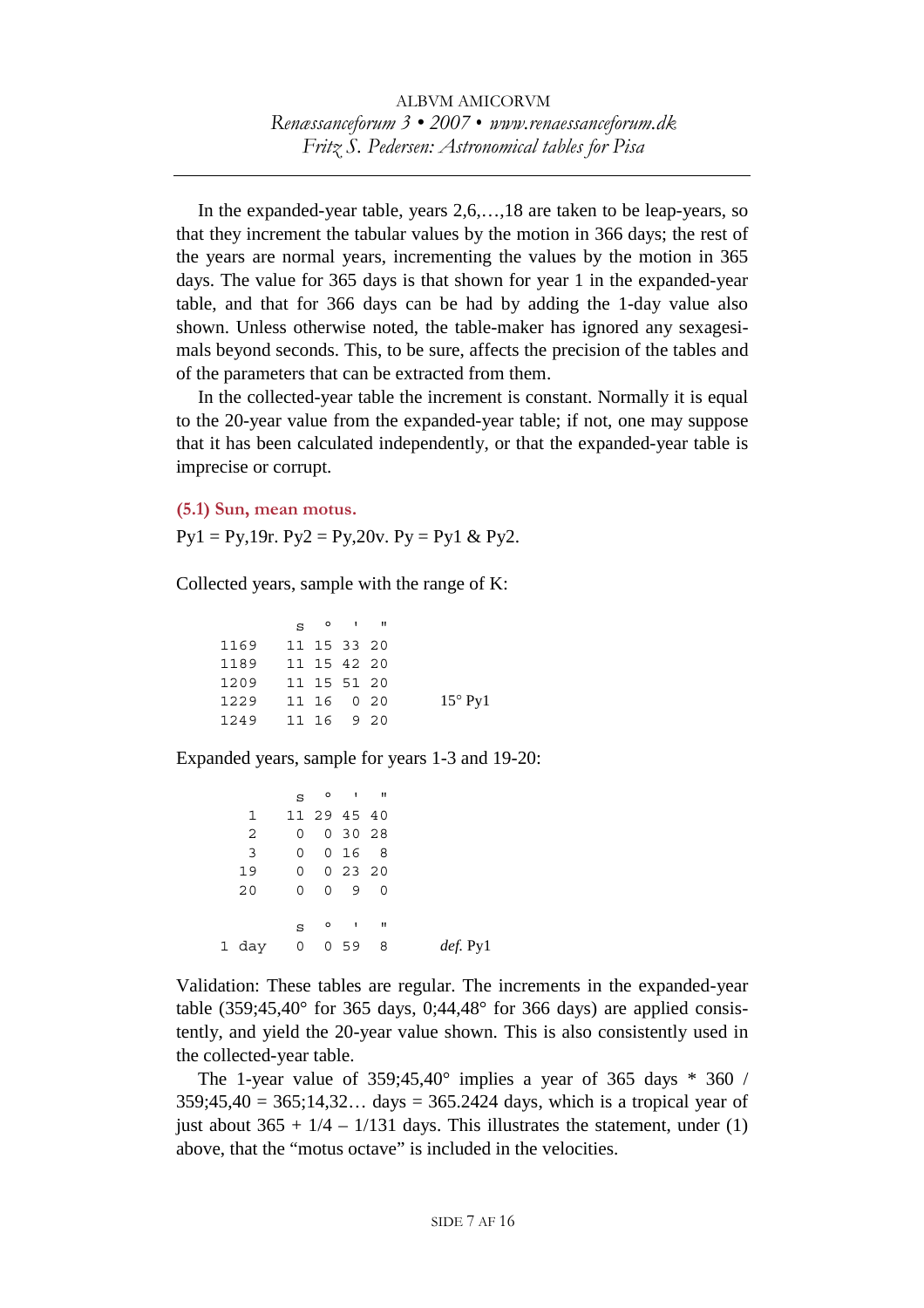## **(5.2) Moon, mean motus.**

 $Vv = Vv$ ,  $7r$ .  $Vv2 = Vv$ ,  $13r$  (both m2 for 1229-1309).

| 1169  | 4 10 19 53    |  | 44'31" Vy2                                                           |
|-------|---------------|--|----------------------------------------------------------------------|
| 1189  | 8 24 3 27     |  | $28"$ V <sub>v</sub>                                                 |
| 1209  | 1 7 47 1      |  | $8^\circ$ Vv; 21 $^\circ$ ? in ras. Py                               |
| 1229  | 5 21 30 35    |  | 38" Vv; 20°36" Vv2; 22°24' Pz                                        |
| 1249  | 10 5 14 9     |  | 13" Vv; $4^{\circ}$ 11" Vv2; $6^{\circ}4'$ Pz; $3^{\circ}13'20''$ Py |
|       |               |  |                                                                      |
| 1     | 4 9 23 32     |  |                                                                      |
| 2     | 9 1 57 39     |  |                                                                      |
| 3     | 1 11 21 11    |  |                                                                      |
| 19    | $0 \t420 \t3$ |  | $30"$ Py                                                             |
| 20    | 4 13 43 35    |  |                                                                      |
|       |               |  |                                                                      |
| 1 day | 0 13 10 35    |  |                                                                      |
|       |               |  |                                                                      |

Validation: The increments in the expanded-year table (129;23,32° for 365 days, 142;34,7° for 366 days) are applied consistently, and yield the 20-year value shown (133;43,35°). In the collected-year table, Vv seems to aim at this increment; in Pz Py, the intended increment is probably  $133;43,34^{\circ},^{17}$ which has been adopted here. The only value that rests on a consensus (except for gross errors) is that for 1209; this, however, does not fit in the context of Vv, where a 3" is required.

#### **(5.3) Moon, argument.**

 $\overline{a}$ 

 $Vv = Vv$ , 7r (m2 for 1229-1309).  $Vv2 = Vv$ , 14r (m2 for 1229-1289, where it ends).

| 1169 |           | 5 2 30 51   |         | 31'53" Pz; 52'5" Vv2     |
|------|-----------|-------------|---------|--------------------------|
| 1189 |           | 6 12 17 41  |         |                          |
| 1209 |           | 7 22 4 31   |         | $3'$ Pz; $21^{\circ}$ Py |
| 1229 |           | 9 1 51 21   |         | $50'$ Vy <sub>2</sub>    |
| 1249 |           | 10 11 38 11 |         | $=$ Vv; 37' Pz Py Vv2    |
|      |           |             |         |                          |
| 1    |           | 2 28 43 22  |         | 1s Vy                    |
| 2    |           | 6 10 30 38  |         |                          |
| 3    |           | 9 9 14 0    |         |                          |
| 19   |           | 10 11 3 28  |         |                          |
| 20   | $1 \quad$ |             | 9 46 50 | $4^{\circ}$ Py; 6' Vv.pc |
|      |           |             |         |                          |

 $17$  Mercier (2004, 4) points out that this value is implausible, and emends it to 133;**33**,34°. Some correction in the order of 10' per 20 years is indeed plausible from a comparison with the value in Battani (Nallino 1907, 73), which is 133;35,33°. The excess of about 2' over the emended value is paralleled in the corresponding values for the other planets that have such; in all these cases, the Battani values are in excess of ours by 1'-3'. I will refrain from speculating why.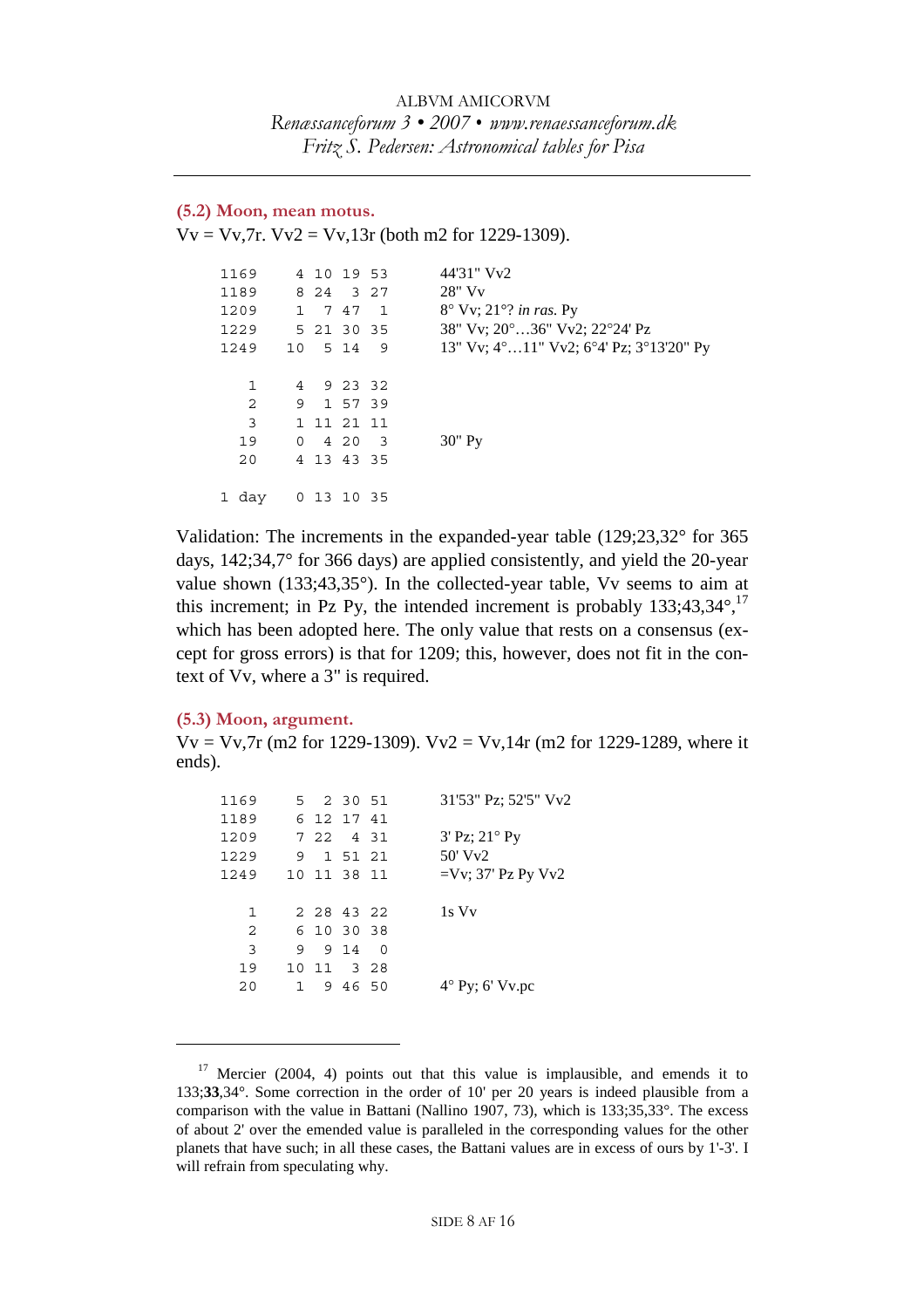1 day 0 13 3 54

Validation: These tables are regular. The increments in the expanded-year table (88;43,22 $^{\circ}$  for 365 days, 101;47,16 $^{\circ}$  for 366 days) are applied consistently, and yield the 20-year value shown  $(39;46,50^{\circ})$ .<sup>18</sup> This is also consistently used in the collected-year table.

## **(5.4) Node, mean motus.**

| 1169  |   |   | 0, 25, 42, 32        | $59'$ Vy                                        |
|-------|---|---|----------------------|-------------------------------------------------|
| 1189  |   |   | 1 22 31 49           | 46' Vv; 47" Pz Py                               |
| 1209  |   |   | 2 19 21 6            | 34' Vv; 4" Pz Py                                |
| 1229  |   |   | 3 16 8 23            | 21' Vv; $15^{\circ}22'$ Pz; $18^{\circ}21''$ Py |
| 1249  |   |   | 4 12 55 40           | 13°17' Vv; 11' Pz; 38" Py                       |
|       |   |   |                      |                                                 |
| 1     |   |   | 0 19 19 40           |                                                 |
| 2     |   |   | 1 8 42 31            |                                                 |
| 3     |   |   | 1 28 2 11            |                                                 |
| 19    |   |   | $0 \t 7 \t 27 \t 37$ |                                                 |
| 20    |   |   | 0, 26, 47, 17        |                                                 |
|       |   |   |                      |                                                 |
| 1 day | 0 | 0 | 311                  |                                                 |
|       |   |   |                      |                                                 |

Validation: These tables are irregular in several ways. In the expanded-year table, the expected increments (of  $19;19,40^{\circ}$  and  $19;22,51^{\circ}$ ) would entail a 20-year value of 26;**49**,15° instead of the faulty one of 26;**47**,17° that appears in the table. In fact, the tabular increment is in excess by 1" at 8° and at 16°; this may be due to hidden sexagesimals, and the 17" is no doubt intended. More seriously, there is a deficit of 3' at 15° and an excess of 1' at 18°, which account for the total deficit of 2'. In the collected-year table, ms. Vv appears to have intended the incorrect increment of 26;47;17° throughout, though for a radix value that is 17' greater than in Pz Py. The latter two seem to have intended the correct increment of 26;49,17° until 1209, and Py, at least, uses 26;47,17° from then on. I have kept this arrangement.

#### **(5.5) Saturn, mean motus.**

 $\overline{a}$ 

Mf: present for collected years 1209-1229 and for expanded years.

| 1169 |  | 11 6 10 14  |                           |
|------|--|-------------|---------------------------|
| 1189 |  | 7 10 50 16  |                           |
| 1209 |  | 3 15 30 18  | $0"$ Mf                   |
| 1229 |  | 11 20 10 20 | $0''$ Mf; 50" Pz; 10"? Vv |
| 1249 |  | 7 24 50 22  | 55" Pz; 14"? Vv           |
|      |  |             |                           |

<sup>18</sup> This value may also be too great. Indeed, Battani (Nallino 1907, 73) has 39;**41**,59°, whereas the values ought to be about equal, since precession is not involved.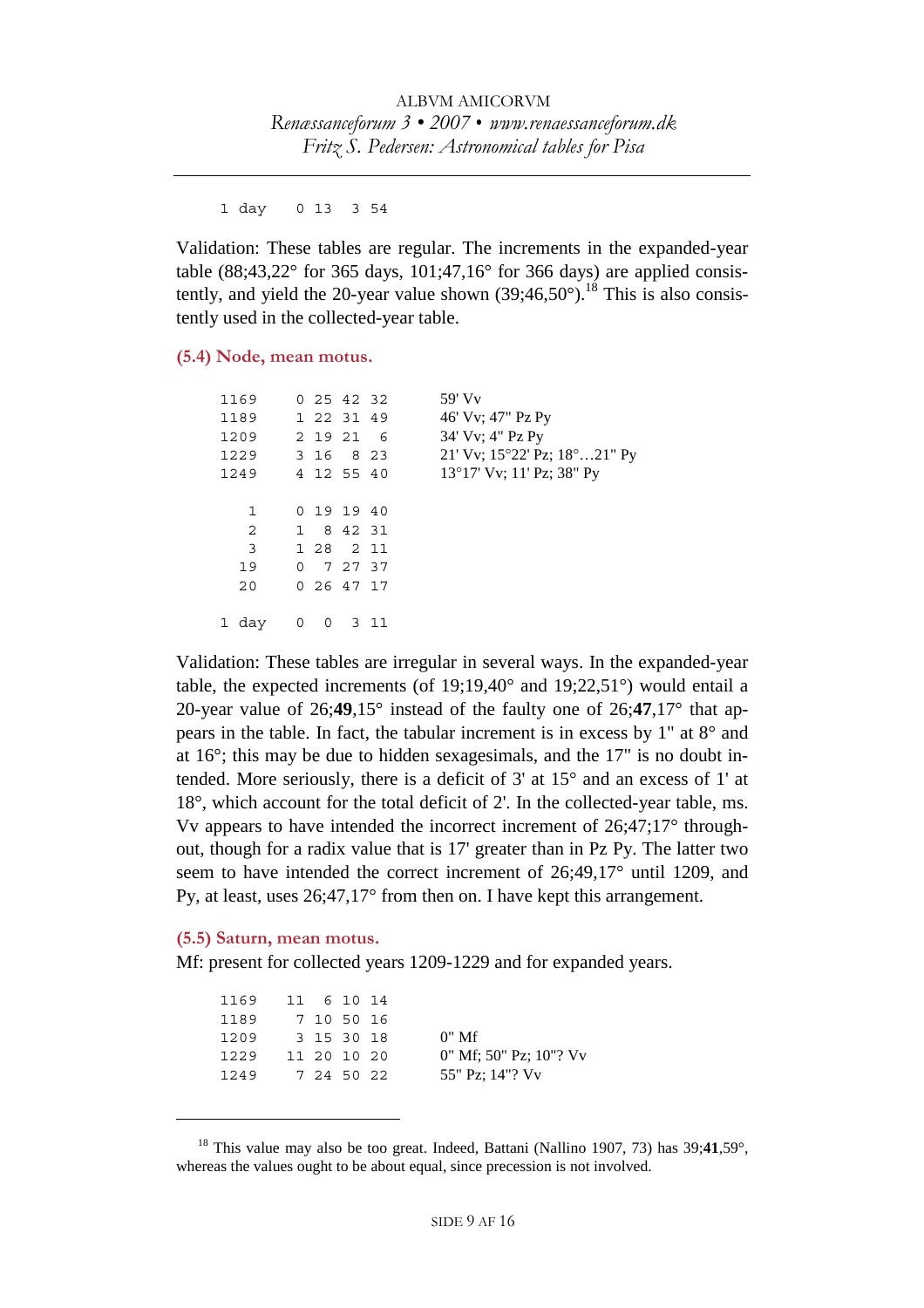| 1             | 0 12 13 30   |  |          |
|---------------|--------------|--|----------|
| 2             | 0, 24, 29, 0 |  | $30"$ Mf |
| $\mathcal{F}$ | 1 6 42 30    |  | $43'$ Mf |
| 19            | 7 22 26 30   |  | $36'$ Vy |
| 20            | 8 4 4 0 0    |  |          |
| 1 day 0 0 2 0 |              |  |          |

Validation: The increments in the expanded-year table  $(12;13,30^{\circ})$  and 12;15,30°) are applied consistently, and yield the 20-year value shown  $(244; 40, 0^{\circ})$ . The increment used in the collected-year table is, however, 244;40,2°, perhaps calculated independently. There are irregularities for 1229 and 1249 in individual manuscripts.

# **(5.6) Jupiter, mean motus.**

| 1169           |                 | 1 10 18 57 |           |     |                                     |
|----------------|-----------------|------------|-----------|-----|-------------------------------------|
| 1189           |                 | 9 17 35 22 |           |     | 19s Py.ac; $1^{\circ}$ Py           |
| 1209           |                 | 5 24 41 47 |           |     | $34^{\circ}$ ( <i>vacat</i> )'4" Py |
| 1229           | $\mathcal{L}$   |            | 1 58 12   |     | $(vacat)$ <sup>'1</sup> " Py        |
| 1249           | 10 <sup>1</sup> |            | 9 14 37   |     | (vacat)' Py; 27" Pz                 |
|                |                 |            |           |     |                                     |
| 1              | $\mathbf{1}$    |            | 0, 20, 35 |     | $26'$ Py                            |
| $\overline{2}$ | $\overline{2}$  |            | 0, 46, 9  |     |                                     |
| 3              | $\mathbf{3}$    |            | 1 6 4 4   |     |                                     |
| 19             | 7 <sup>7</sup>  |            | 6 55 50   |     |                                     |
| 20             | 8               |            | 7 16 25   |     |                                     |
|                |                 |            |           |     |                                     |
| 1 day          | 0               | 0          |           | 459 |                                     |
|                |                 |            |           |     |                                     |

Validation: The increments in the expanded-year table (30;20,35° and 30;25,34°) are mainly used consistently. The former has a deficit of 10" at year 9, inherited by the 20-year value shown (247;16,25°, where the expected value is 247;16,35°). The value 247;16,25° is used in the collectedyear table, except that the increment from 1189 to 1209 is only 247;**6,**25. The scribe of Py may have noticed this, since he left the affected minute values blank.

# **(5.7) Mars, mean motus.**

| 1169        | 9 8 0 11     |  | 10' Pz.pc Py Vv.?pc        |
|-------------|--------------|--|----------------------------|
| 1189        | 4 26 19 21   |  |                            |
| 1209        | 0 14 38 31   |  | $28'$ Py                   |
| 1229        | 8 2 57 41    |  | $37'$ Py                   |
| 1249        | 3 21 16 51   |  | $20^{\circ}46'$ Py; 61' Vv |
|             |              |  |                            |
| 1           | 6 11 17 6    |  |                            |
| $2^{\circ}$ | 0, 23, 5, 38 |  |                            |
|             |              |  |                            |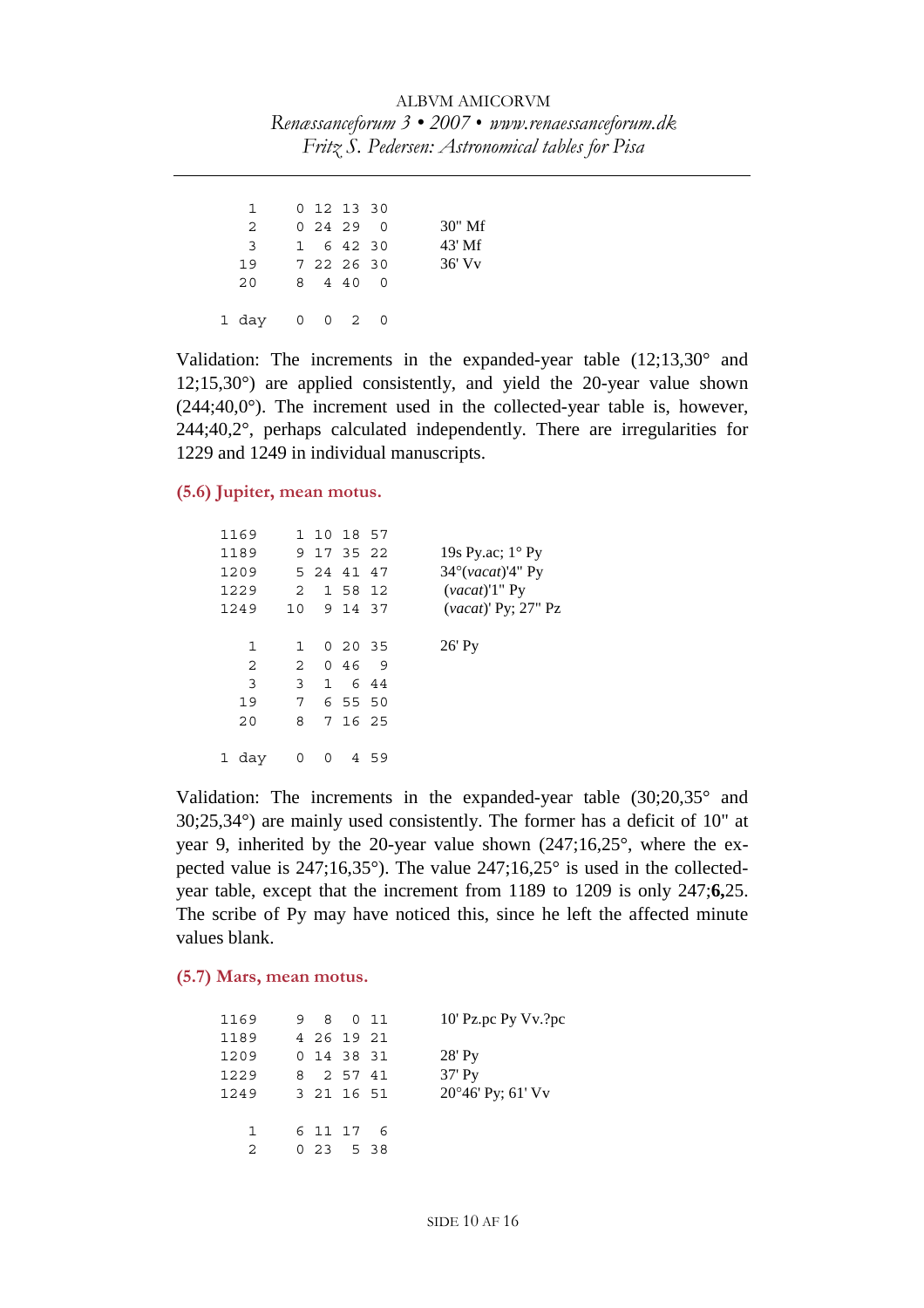ALBVM AMICORVM *Renæssanceforum 3 • 2007 • www.renaessanceforum.dk Fritz S. Pedersen: Astronomical tables for Pisa* 

 3 7 4 22 44 41°…8" Py 19 1 7 2 4 20 7 18 19 10 19° Py 1 day 0 0 31 26

Validation: These tables are regular. The increments in the expanded-year table (191;17,6° and 191;48,32°) are applied consistently, and yield the 20 year value shown (228,19,10°). This is also consistently used in the collected-year table.

**(5.8) Venus, argument.**

| 1169  |   | 8 3 13 43   |   | 7s19° Py                  |
|-------|---|-------------|---|---------------------------|
| 1189  |   | 2 6 57 2    |   | $1s22°$ Py                |
| 1209  |   | 8 10 40 20  |   | 7s24° Py; 30" Py          |
| 1229  |   | 2 14 23 38  |   | 8" Pz; 0° Py              |
| 1249  |   | 8 18 6 56   |   | 7' Pz; $4^{\circ}$ Py     |
|       |   |             |   |                           |
| 1     |   | 7 15 1 58   |   | $(vacat)$ <sup>o</sup> Py |
| 2     |   | 3 0 39 56   |   | $3'$ Pz.pc Py; <.>9 Pz.ac |
| 3     |   | 10 15 41 54 |   | $4'$ Py                   |
| 19    |   | 10 18 41 21 |   |                           |
| 20    |   | 6 3 4 3 1 8 |   |                           |
|       |   |             |   |                           |
| 1 day | 0 | 0 37        | 0 |                           |

Validation: The expanded-year table is irregular. Indeed, the expected increments (of  $225;1,58°$  and  $225;39,58°$ ) would entail a 20-year value of 183;**44**,20° instead of the faulty one of 183;**43**,18° that appears in the table. It turns out that the tabular increment is in deficit by 1" at  $9^{\circ}$  and at  $20^{\circ}$ , which may be due to hidden sexagesimals, so the 18" are likely to be intended. In minute values, there are deficits of 1' at 2°, 12° and 16° and an excess of 2' at 14°, accounting for the total deficit of 1'. In the collected-year table, the faulty 20-year value has been applied consistently, except that the increment from 1169 to 1189 appears to be 1" too great. For 1169-1209, Py seems to have its own radix value, but Py is altogether very faulty.

#### **(5.9) Mercury, argument.**

| 1169          | 4 2 1 7 5 0 |          |   |                       |
|---------------|-------------|----------|---|-----------------------|
| 1189          | 4 16 46 40  |          |   |                       |
| 1209          | 5 1 1 5 3 0 |          |   |                       |
| 1229          | 5 15 44 20  |          |   | 43'35" V <sub>v</sub> |
| 1249          | 6 0 13 10   |          |   | $1s11'40''$ Vy        |
|               |             |          |   |                       |
| $\mathbf{1}$  | 1 23 56 50  |          |   |                       |
| $\mathcal{L}$ | 3 2 1       | $\Omega$ | 6 | $50'$ omnes           |
|               |             |          |   |                       |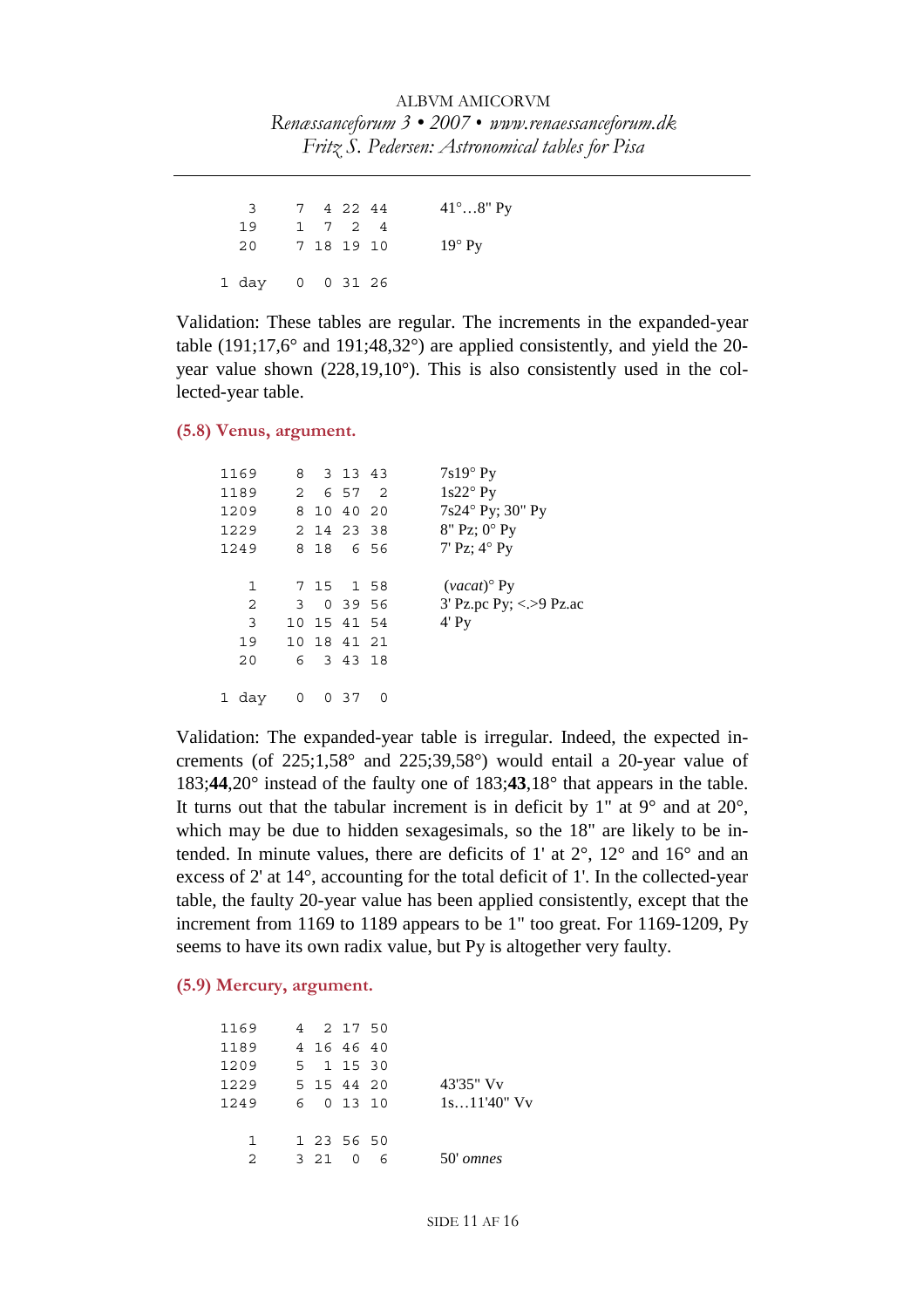3 5 14 56 56 19 10 20 32 0 20 0 14 28 50 5" Vv (cf. 1229, 1249) 1 day 0 3 6 24

Validation: In the expanded-year table, the 365-day increment  $(53;56,50^{\circ})$  is normal, whereas the 366-day increment  $(57;3,16^{\circ})$  is 2" greater than expected from the values for 1 year and 1 day. As this is applied 5 times in the table, the 20-year value (14;28,50°) becomes 10" greater than expectation. In the collected-year table, this value is applied consistently by Pz and Py. In Vv there is a gross error in the 20-year value, and the secondary hand in Vv has used this faulty value for calculating the values for 1229 and 1249.

For a rough and easy sanity check, I have compared the mean positions for year "1169" elapsed (i.e., AD 1170, March 1, noon) to those obtained from the Toulouse tables<sup>19</sup> for "1152"+"17" elapsed. To the Toulouse values I have added the motion during 1 day, since, e.g., Monday starts at noon on Sunday in the Toulouse tables but at noon on Monday in our tables. I have also subtracted the motion during 0;53h from the Toulouse values, to take some account of the longitude difference between Toulouse and Pisa. $^{20}$ When this is done, the values in our tables turn out to be about  $8^\circ$  greater than the Toulouse values (give or take about 1°) for the Sun, the lunar motus, the node (changing its sign), Saturn, Jupiter and Mars.<sup>21</sup> This is chiefly because the velocities in our table include precession (cf. "motum octave (sphere)" in the passage quoted under (2) above) whereas the Toulouse velocities do not. The precession of about 8° more or less fits the common precession rates (51" or 54" per year) if it is assumed to have been zero at about the time of the Hijra (AD 622). I do not know whether this is by accident.

In the three cases where precession is left out of account, namely, the lunar argument, Venus and Mercury, the Toulouse mean positions are indeed about the same as ours (again, give or take about  $1^{\circ}$ ).<sup>22</sup> Here and above, these fluctuations are no doubt mainly due to small differences in radix val-

<sup>19</sup> See Poulle 1994 and F.S. Pedersen 2002, 1197 ff.

 $20$  In Ptolemy's Geography, the longitudes from the West are  $20;10^{\circ}$  for Toulouse and 33;30° for Pisa. I do not know of any medieval longitude value for Toulouse that can be of use in connection with the 33° value for Pisa.<br><sup>21</sup> The six differences in question lie between 6;37° (Saturn) and 9;17° (lunar motus)

with an average of 8;9°. The precession between AD 622 and 1169 might be 7;45° (for a rate of 51"/year) or 8;17° (for a rate of 1°/66 years).<br><sup>22</sup> The three differences in question lie between -0:49° (Venus) and +1:17° (lunar

argument) with an average of  $+0.9^{\circ}$ .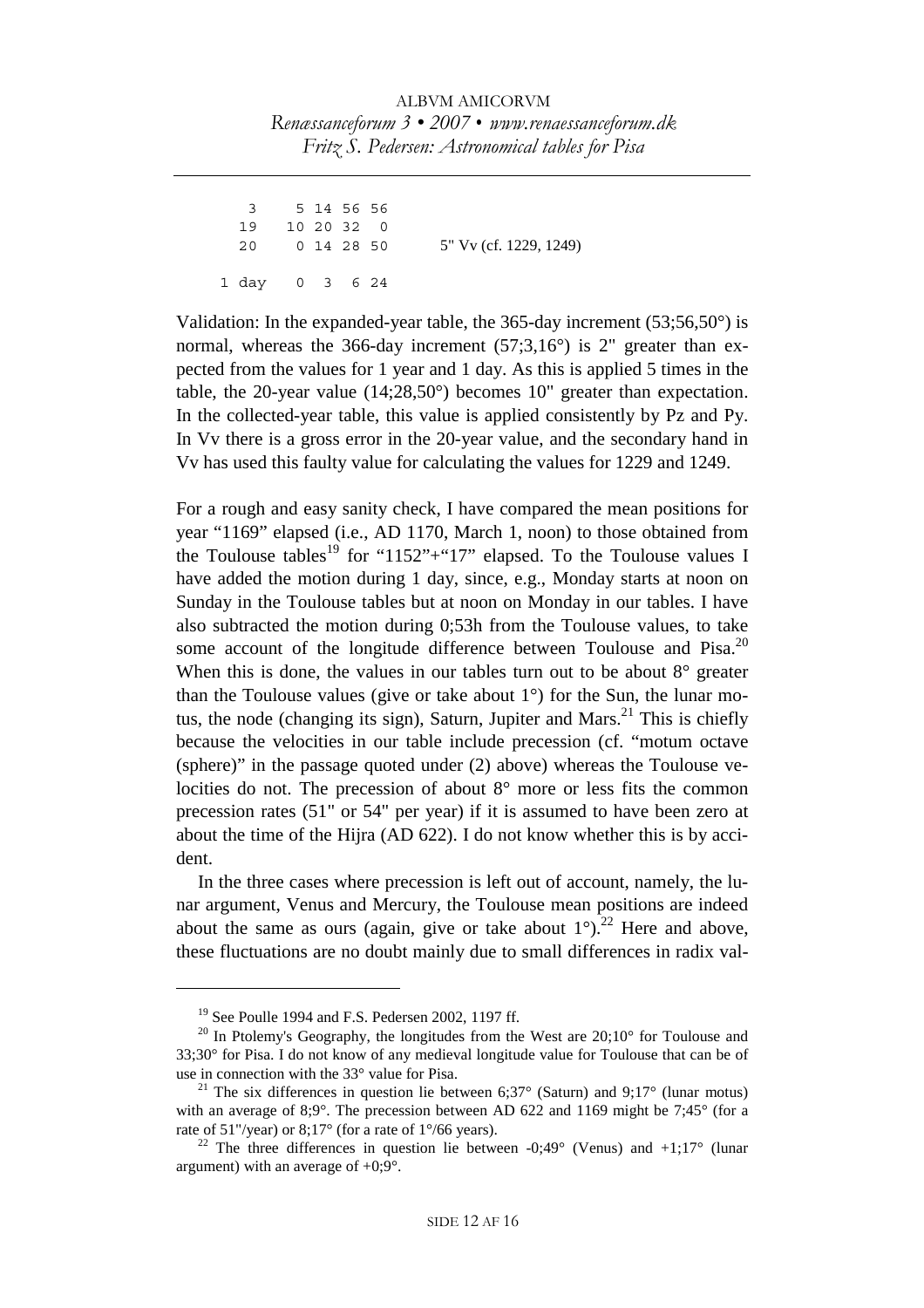ues and velocities between the two sets of tables, including but not limited to faulty velocity parameters in our tables, as mentioned above. But on the whole, there seem to be no gross errors in the values we have.

From the fact that the collected-year table in Vv originally ended in 1209, and from the fact that most of the variant values in all manuscripts may be located to the years 1229 and 1249 (cf., e.g., the table for the lunar node), it seems safe to conclude that the original tables ended in 1209 at the latest, and that the later values were computed independently on several different occasions.

## **(6) The mean motion tables in ms. K.**

I quote the collected-year tables in full. Other values are only reproduced if they show peculiarities relative to the mainstream values established above.

As in most cases, it cannot be said what part of the rest of the tradition K relates to. I underscore the values that seem to bear no relation to those known from the manuscripts quoted above.

#### **(6.1, 183v) Sun, mean motus, whole of collected-year table.**

|      | $S^{\circ}$ $\circ$ $\qquad$ | п |
|------|------------------------------|---|
| 1169 | 11 15 33 20                  |   |
| 1189 | 11 15 42 20                  |   |
| 1209 | 11 15 51 20                  |   |
| 1229 | 11 15 15 21                  |   |
| 1249 | 11 15 24 21                  |   |

#### **(6.2, 184r) Moon, mean motus.**

| 1169 | 8 10 19 53 |                                                           |
|------|------------|-----------------------------------------------------------|
| 1189 | 9 24 3 28  |                                                           |
| 1209 | 1 7 4 7 3  | 3": fits normal tabular increment of $4s13:43.35^{\circ}$ |
| 1229 | 5 11 23 18 |                                                           |
| 1249 | 9 24 66 54 | increment = $4s13;43,36^{\circ}$                          |
|      |            |                                                           |

#### **(6.3, 184r) Moon, argument.**

| 1169 | 5. | 2 31 53           |  |
|------|----|-------------------|--|
| 1189 |    | 6 12 <u>18</u> 43 |  |
| 1209 |    | 7 22 5 33         |  |
| 1229 |    | 8 22 59 47        |  |
| 1249 |    | <u>932 597</u>    |  |

100' carried as  $1^\circ$ 

## **(6.4, 185v) Node, mean motus.**

| 1169 |  | 0, 25, 42, 32 |  |
|------|--|---------------|--|
| 1189 |  | 1 22 31 49    |  |
| 1209 |  | 1 19 21 6     |  |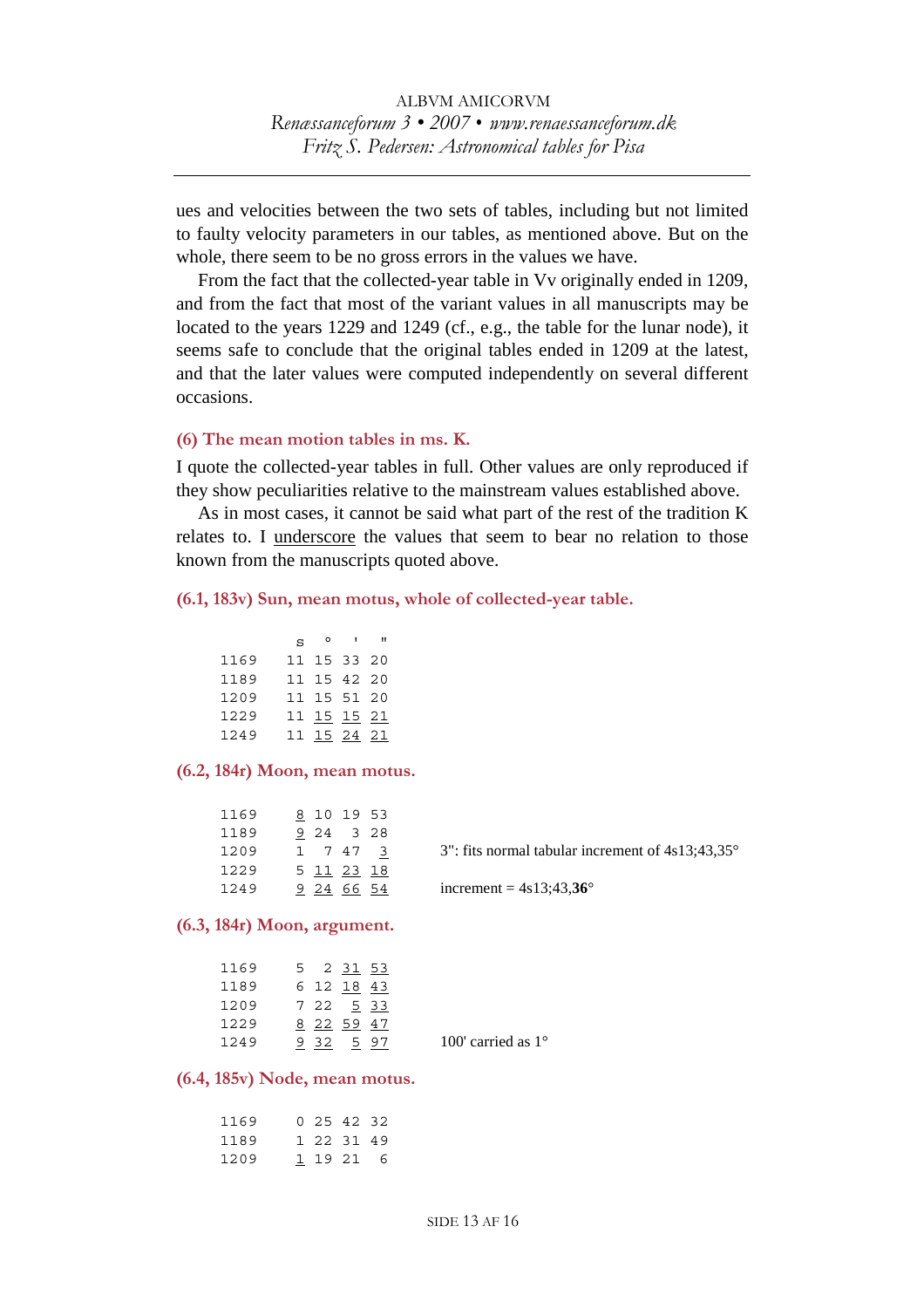| 1229 | 3 16 7 59  |
|------|------------|
| 1249 | 3 42 56 96 |
|      |            |
| 1.   | 0191940    |
| 20   | 0 26 49 37 |

# **(6.5, 185v) Saturn, mean motus.**

|                                       |  |            | 1169 11 6 10 13 |      |
|---------------------------------------|--|------------|-----------------|------|
|                                       |  | 7 19 15 13 |                 | 1189 |
|                                       |  |            | 1209 3 15 30 20 |      |
|                                       |  |            | 11 20 8 43      | 1229 |
| 9s: erroneous, intended value unclear |  | 9 24 48 43 |                 | 1249 |
|                                       |  |            |                 |      |

# **(6.6, 186v) Jupiter, mean motus.**

| 1169               |       | 1 10 18 57     |                                                                                                   |
|--------------------|-------|----------------|---------------------------------------------------------------------------------------------------|
| 1189               |       | 9 7 35 22      |                                                                                                   |
| 1209               |       | 5 24 51 47     |                                                                                                   |
| 1229               |       | 2 2 1 3 6 9    |                                                                                                   |
| 1249               |       | 9 31 40 9      | Uses the faulty 20-year value from below.                                                         |
| $\mathbf{1}$<br>20 | 0 2 9 | 0 12<br>4<br>0 | The 1-year increment is constant throughout this<br>table, and no account is taken of leap-years. |

## **(6.7, 187v) Mars, mean motus.**

| 1169         |   | 8.      |             | 0 11 |
|--------------|---|---------|-------------|------|
| 1189         |   |         | 4 26 29 31  |      |
| 1209         |   |         | 0 14 38 51  |      |
| 1229         | 8 |         | 2 35 45     |      |
| 1249         |   |         | 15 20 54 65 |      |
|              |   |         |             |      |
| $\mathbf{1}$ |   | 6 11 17 |             | 6    |
| 20           |   |         | 7 18 19 20  |      |
|              |   |         |             |      |

## **(6.8, 188v) Venus, argument.**

| 1169 | 8. |                    | 3 13 43 |     |  |
|------|----|--------------------|---------|-----|--|
| 1189 | 2. |                    | 657     | - 1 |  |
| 1209 |    | 8 10 40 19         |         |     |  |
| 1229 |    | $2$ $23$ $55$ $40$ |         |     |  |
| 1249 |    | 8 26 98 58         |         |     |  |

# **(6.9, 189v) Mercury, argument.**

| 1169 | 4 |             | 2 17 50 |  |
|------|---|-------------|---------|--|
| 1189 |   | 4 16 46 40  |         |  |
| 1209 |   | 5 1 1 5 3 0 |         |  |
| 1229 |   | 5 13 23 30  |         |  |
| 1249 |   | 5 27 51 80  |         |  |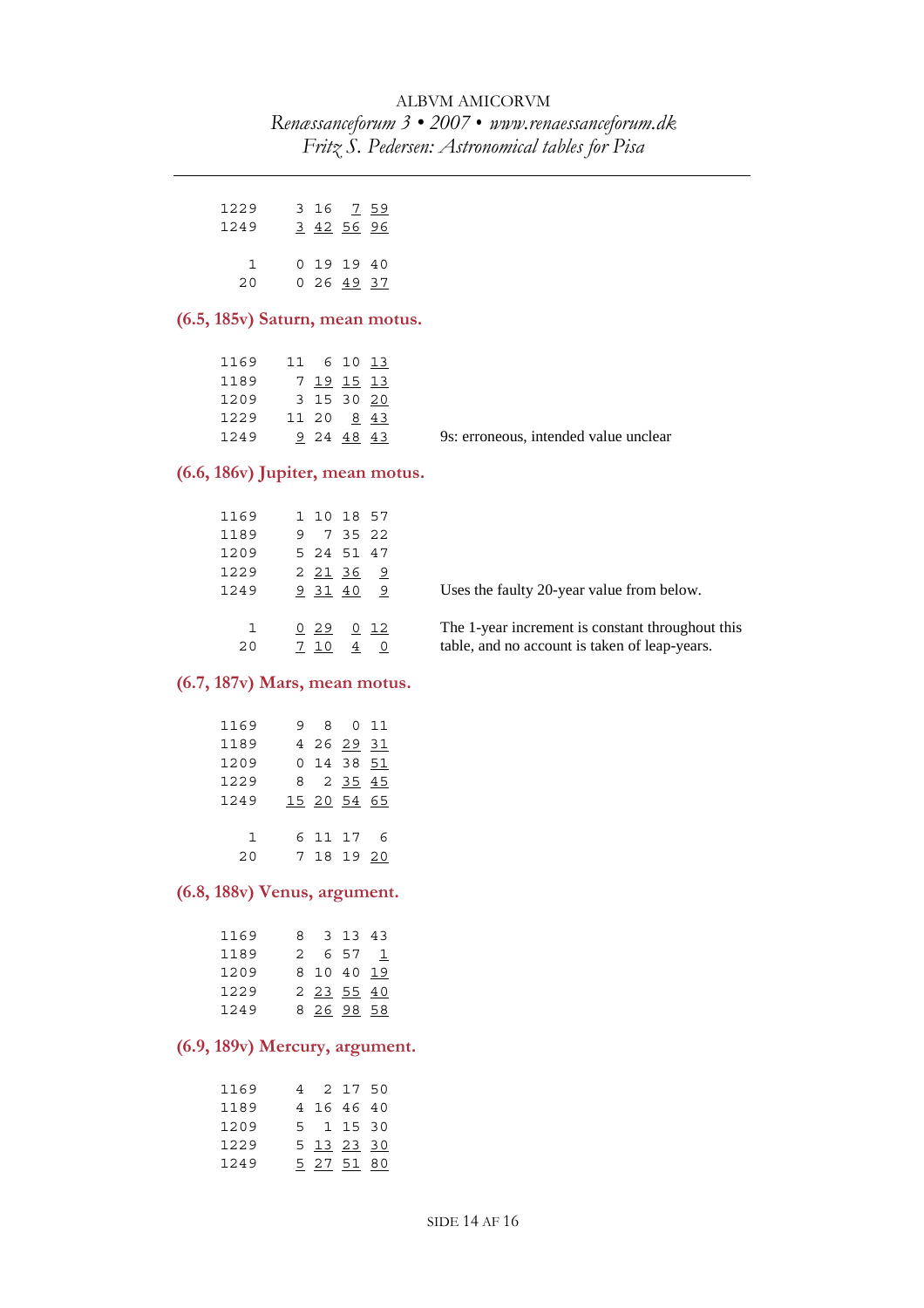## **(7) Some characteristics of the mean motion tables of ms. K.**

**(a)** The values for 1169, 1189 and 1209 are the same as in the Pisa tables attributed to Abraham b. Ezra, except that those for the lunar argument are systematically  $0;1,2^{\circ}$  greater than standard, for no obvious reason. The quality of the text is average, with quite a few errors; on the other hand, K shows some readings that may be original (e.g., Moon, mean motus for 1209, 3"; Mars, mean motus for 1169, 0'). As a source for these values, then, K may be largely independent of the other witnesses examined.

**(b)** The values for 1229 and 1249 are in the same hand as the earlier ones, but they are not the same as in the standard tables. Apart from one or two errors, they differ between themselves by the amount of the 20-year value apparent from K, whether this is faulty or not (cf. the Jupiter table for a particularly bad case). The 1229 values seem to be independently calculated; $^{23}$  perhaps this calculation is meant to constitute the "transferral to Paris" mentioned in the rules that were quoted in (1) above. The 1249 values were probably made by yet another person, who was quite an ignoramus, since he seems to have believed that 1 degree consists of 100 minutes (cf. Moon, argument, 1249). For this reason there are mostly no carries in the 1249 values, making many of the sexagesimals nonsensical. The 1229 calculator, whatever his assumptions were, did not at least make such gross mistakes.

**(c)** The common origin of all the manuscripts of the Pisa tables was probably a copy where the collected-year tables ended in 1209 or earlier. Indeed, 1209 is where ms. Vv ended originally; and the textual variants suggest that there were several independent attempts to continue these tables for 1229 and later. Ms. K seems to be the most conspicuous instance of these attempts.

 $23$  On the face of it, they are valid for times that are some 16-19 hours earlier than the times for the mainstream 1229 values quoted earlier. Thus, e.g., the value in ms. K for the lunar mean motus, 161;23,18°, is less than the mainstream 171;30,35° by 10;7,17°, which corresponds to the lunar mean motus during about 18;28h. The analogous time differences are: Sun, 18;16h; Moon, argument, 16;16h; Saturn, 19;30h; Mars, 16;44h; Venus, 18;28h (if the  $23^\circ$  in the K value is emended into  $13^\circ$ ); Mercury, 18;8h. I do not know what to make of this apparent regularity; to judge by its size, the difference does not make sense as an attempt at adapting for a meridian different from that of Pisa. In any case the time difference for the lunar node is only 3h (negative since the node is retrograde), and there seems to be no way to make the Jupiter value follow the scheme.